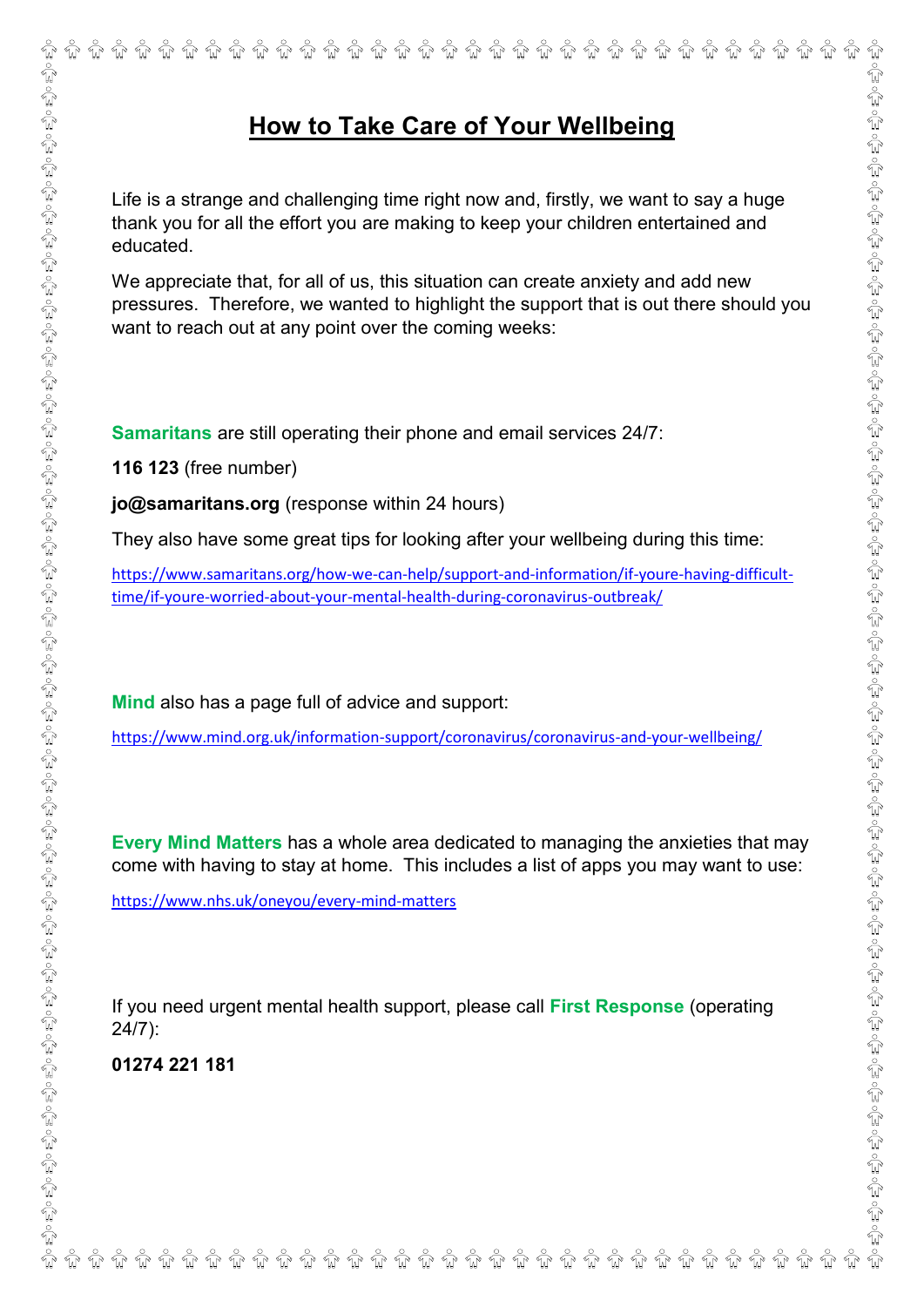One of the biggest anxieties for parents is supporting their children through this time. Below are some services that can offer support to you and/or your child:

**Young Minds** have put together 10 tips if your child is worried or anxious about coronavirus:

[https://youngminds.org.uk/blog/talking-to-your-child-about-coronavirus/#ten-tips-from-our](https://youngminds.org.uk/blog/talking-to-your-child-about-coronavirus/#ten-tips-from-our-parents-helpline)[parents-helpline](https://youngminds.org.uk/blog/talking-to-your-child-about-coronavirus/#ten-tips-from-our-parents-helpline)

**MindMate** has pages to support children and young people, as well as parents and carers. Their young people's page includes links to relaxation and mindfulness techniques:

<https://www.mindmate.org.uk/im-a-young-person/top-tips-feeling-good/mindfulness/>

Children can call **Childline** between 9am and midnight:

**0800 1111** (free number)

They can also chat to a counsellor online by logging into the website, if this is more comfortable for them.

**Kooth** is a free, safe and anonymous online support service for young people aged 11+. They operate from 12pm-10pm on weekdays and 6pm-10pm on weekends:

<https://www.kooth.com/>